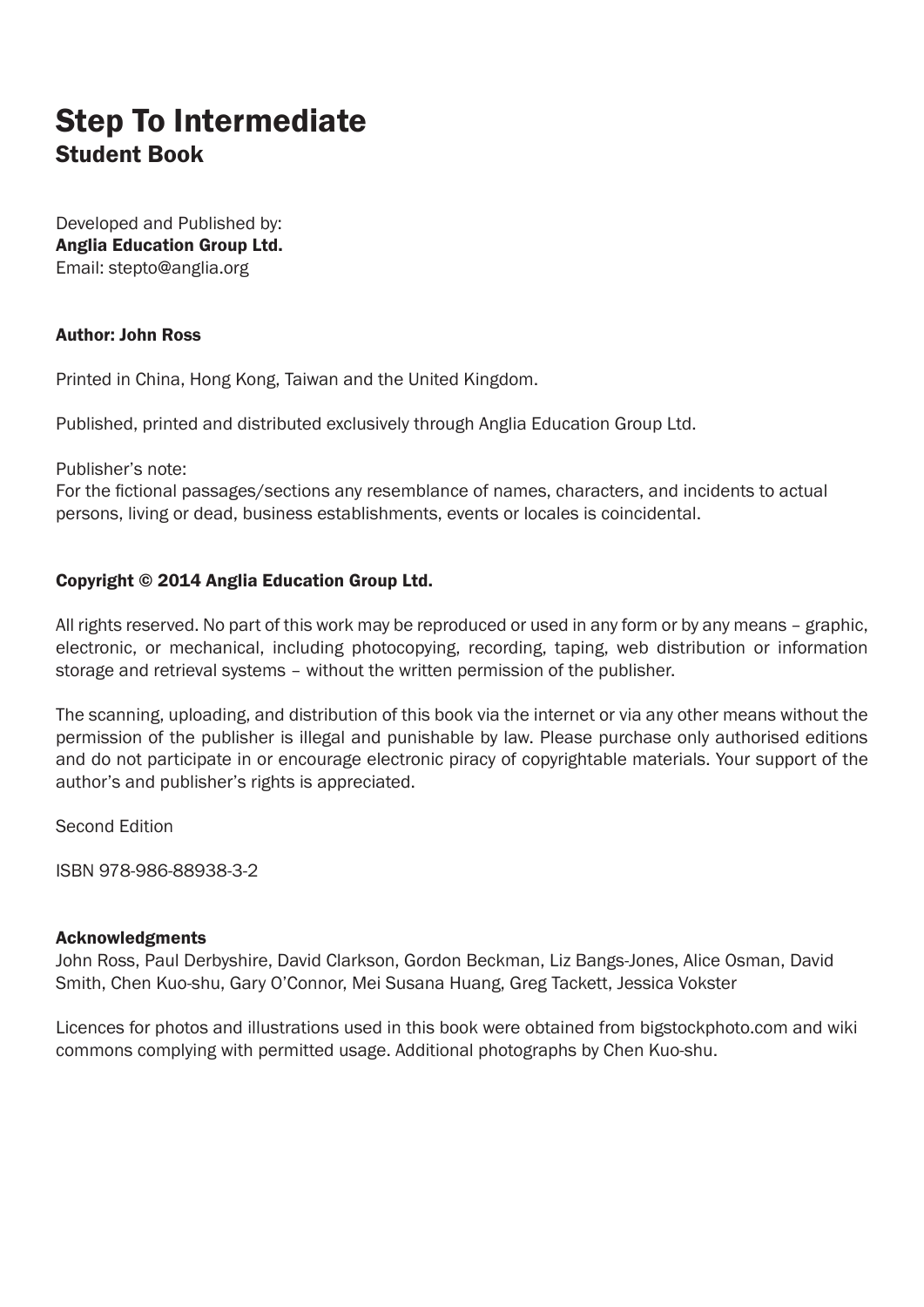

# Speaking **Vocabulary - Types of Tests 1**

| $\vert$ IQ test | entrance exam | $rac{}{}$ drug(s) test                                      | driving test | oral test    |
|-----------------|---------------|-------------------------------------------------------------|--------------|--------------|
| eye test        |               | $ $ end-of-year exam $ $ physical fitness test written test |              | medical exam |

#### **Discussion 2**

- 1. Which tests are shown in the pictures
- 2. Why and where would a person take the exams listed above?
- 3. Which of these tests and exams have you taken? Which ones will you take over the next few years?



#### Complete these sentences with tests from the box above. **3**

- 1. I don't think \_\_\_\_\_\_\_\_\_\_\_\_\_\_ are an accurate measure of intelligence.
- 2. Opticians recommend having an \_\_\_\_\_\_\_\_\_\_\_\_\_\_\_\_\_\_ at least once every two years.
- 3. I'm hopeless at because I get too nervous and can't speak properly.
- 4. She had to return her medal after she failed a
- 5. The hardest part of the \_\_\_\_\_\_\_\_\_\_\_\_\_\_\_\_\_\_\_\_ is the five-mile run.
- 6. He didn't have to do his military service because he failed the \_\_\_\_\_\_\_\_\_\_\_\_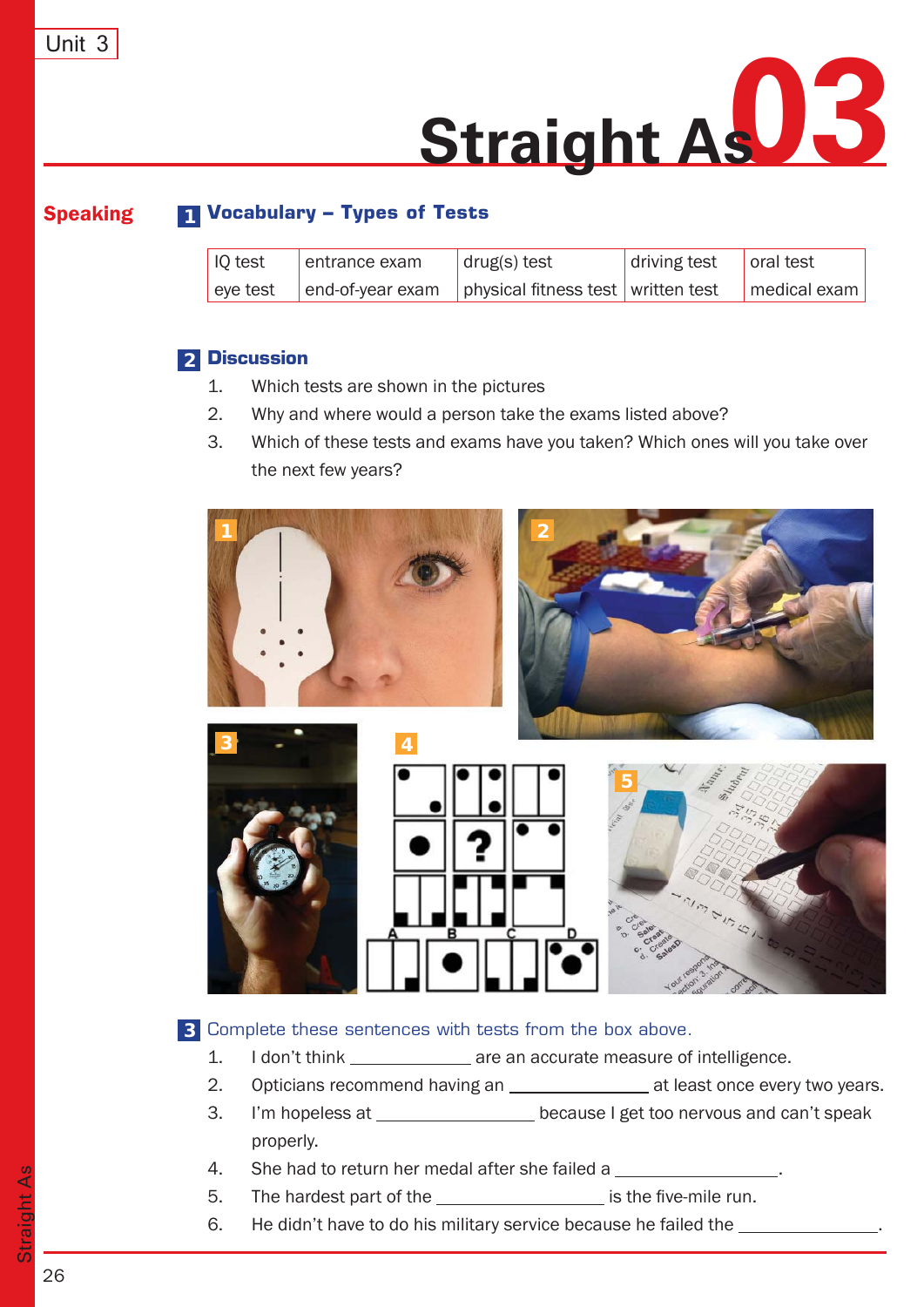### Speaking **Exam Experiences**

Complete the sentences with words from the box. **4**

| I marks | take | measure | memory | coursework | sitting |
|---------|------|---------|--------|------------|---------|
|         |      |         |        |            |         |

- 1. Exams are the best way to how much students have learnt. They are very fair because everyone in the country has to answer the same questions. However, coursework such as essays and projects should be included. I think a student's final mark should be 60% exams and 40%
- 2. I'm not very good at taking exams. Before an important exam, I usually get very nervous so I can't sleep very well. That means I'm pretty tired when I'm the exam which just makes things worse.
- 3. I'm quite good at taking exams because I have a good short-term and I don't get too nervous. I got good \_\_\_\_\_\_\_\_\_\_\_\_\_\_ for most of my classes when I was at high school. In fact, I usually got As for all my classes except for maths.
- 4. Some companies ask their employees to **construents** drugs tests. I think that employers should trust their workers rather than treat them like criminals.

## In pairs, discuss 1–4. **5**

### **Advice for Taking Exams 6**

Do you agree with these suggestions? Can you think of any others?

| 1. Drink some coffee before you sit it.  | 4. Go to a church, mosque or temple    |
|------------------------------------------|----------------------------------------|
| 2. Don't study the day before the exam;  | and pray.                              |
| do something relaxing instead.           | 5. Stay up late revising your notes.   |
| 3. Start revising three weeks before it. | 6. Sit next to a good student and copy |
|                                          | his/her answers.                       |

#### **Talking about your school exam results**

*I got 97% in/for biology. I usually get very good marks in/for maths. What mark did you get in/for the chemistry exam? I got nineteen out of twenty. I was expecting a B, but I got a D.*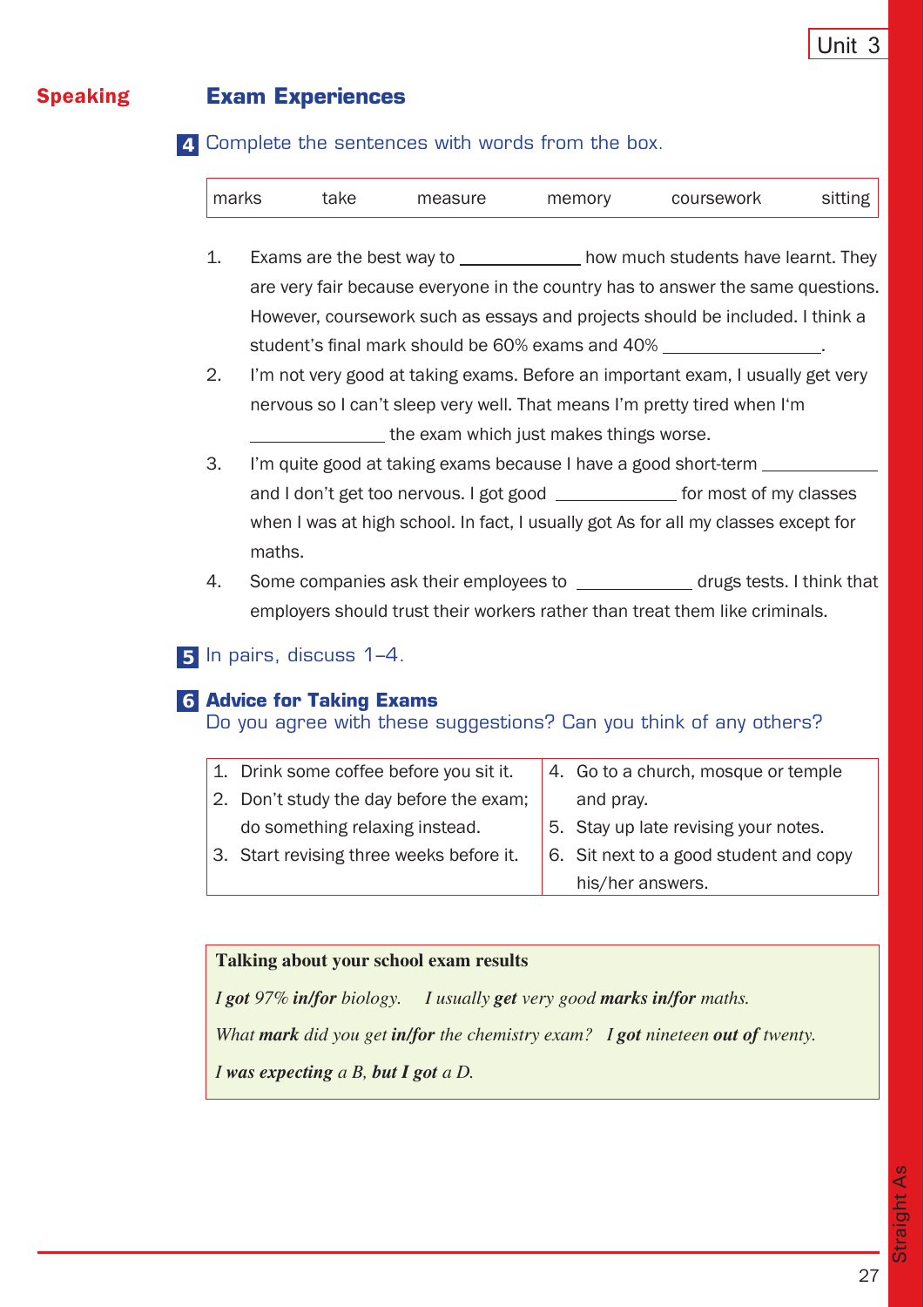### Writing **What things could cause you to have a bad day at school?**

Fill in the blanks with words from the box. **1**

| fell asleep | go off | cheating | fainted | forgot |
|-------------|--------|----------|---------|--------|
| broke       | missed | fell out | twisted | caught |

- 1. I overslept because my alarm didn't .
- 2. I \_\_\_\_\_\_\_\_\_\_\_\_\_\_ the school bus so I was late for class.
- 3. While I was playing softball, I a classroom window.
- 4. My maths teacher was angry because I in class.
- 5. I \_\_\_\_\_\_\_\_\_ to take my homework.
- 6. One of my contact lenses and I couldn't find it.
- 7. I my ankle while I was playing football.
- 8. My science teacher caught me in an exam.
- 9. I during a school assembly.
- 10. My English teacher \_\_\_\_\_\_\_\_\_\_\_ me playing games on my cell phone.

Which of these have happened to you? Can you think of any other bad **2** things that could happen?

Have you ever failed an exam for any of the following reasons? **3**

**Why might you fail an exam?** You might fail an exam because:

- you're not good at that subject. you didn't study for it.
- the exam was too hard.
- 
- you missed a lot of classes before the exam.
- you didn't feel well.
- you didn't turn the exam paper over so you only answered half of the questions.
- you were too nervous.